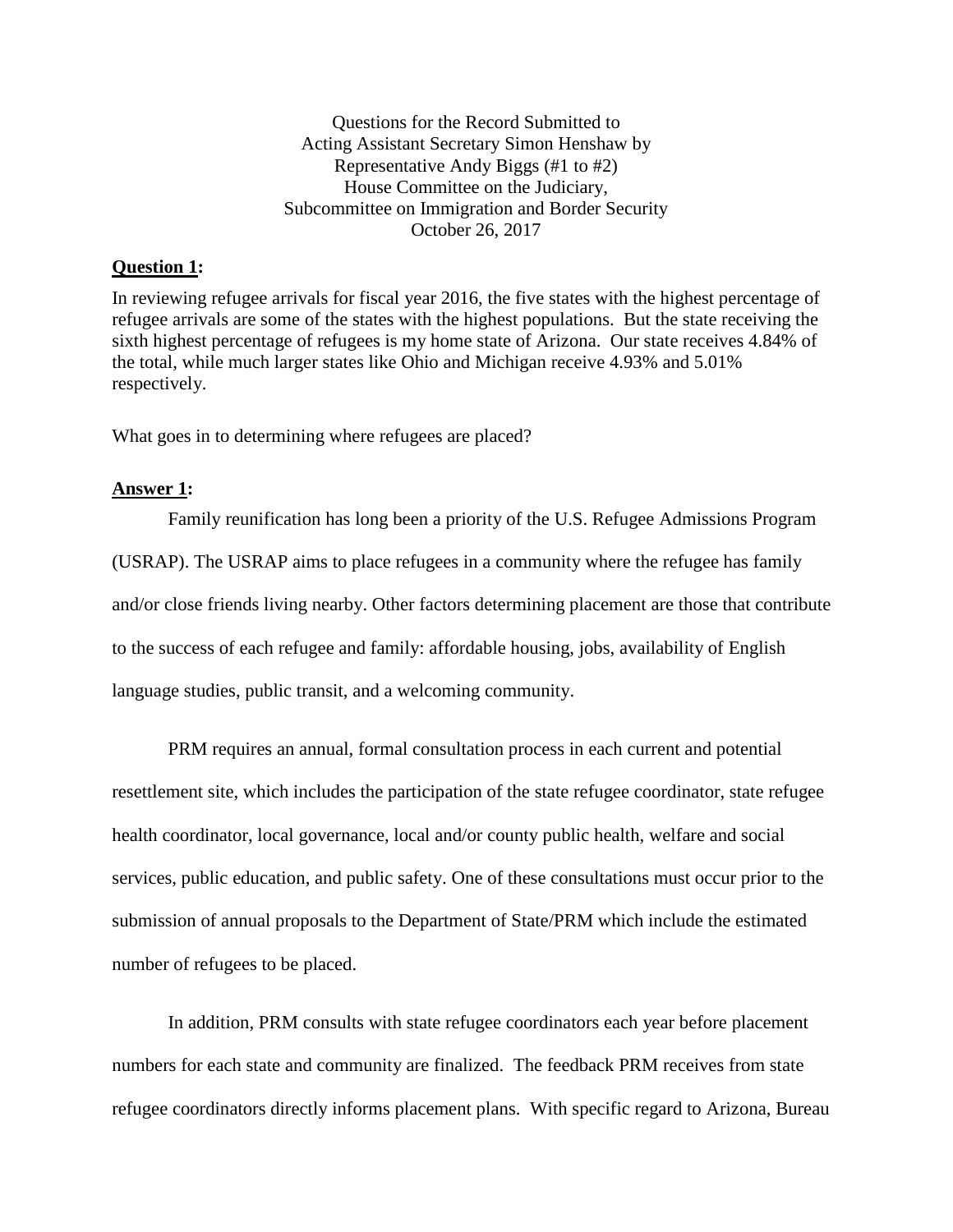of Population, Refugees, and Migration, Deputy Assistant Secretary Mark Storella visited the state in November 2016 to consult with state and local officials and other stakeholders regarding the resettlement of refugees in Arizona.

### **Question 2:**

Is the current disparity in location considered in the placement of future refugees?

## **Answer 2:**

PRM does not approve placement based on parity with existing populations or among cities or states. PRM approves placement based on proposals which include local and state consultations, an assessment of family reunion, and factors that contribute to the success of each refugee and family: affordable housing, jobs, English language study opportunities, public transit, and a welcoming community.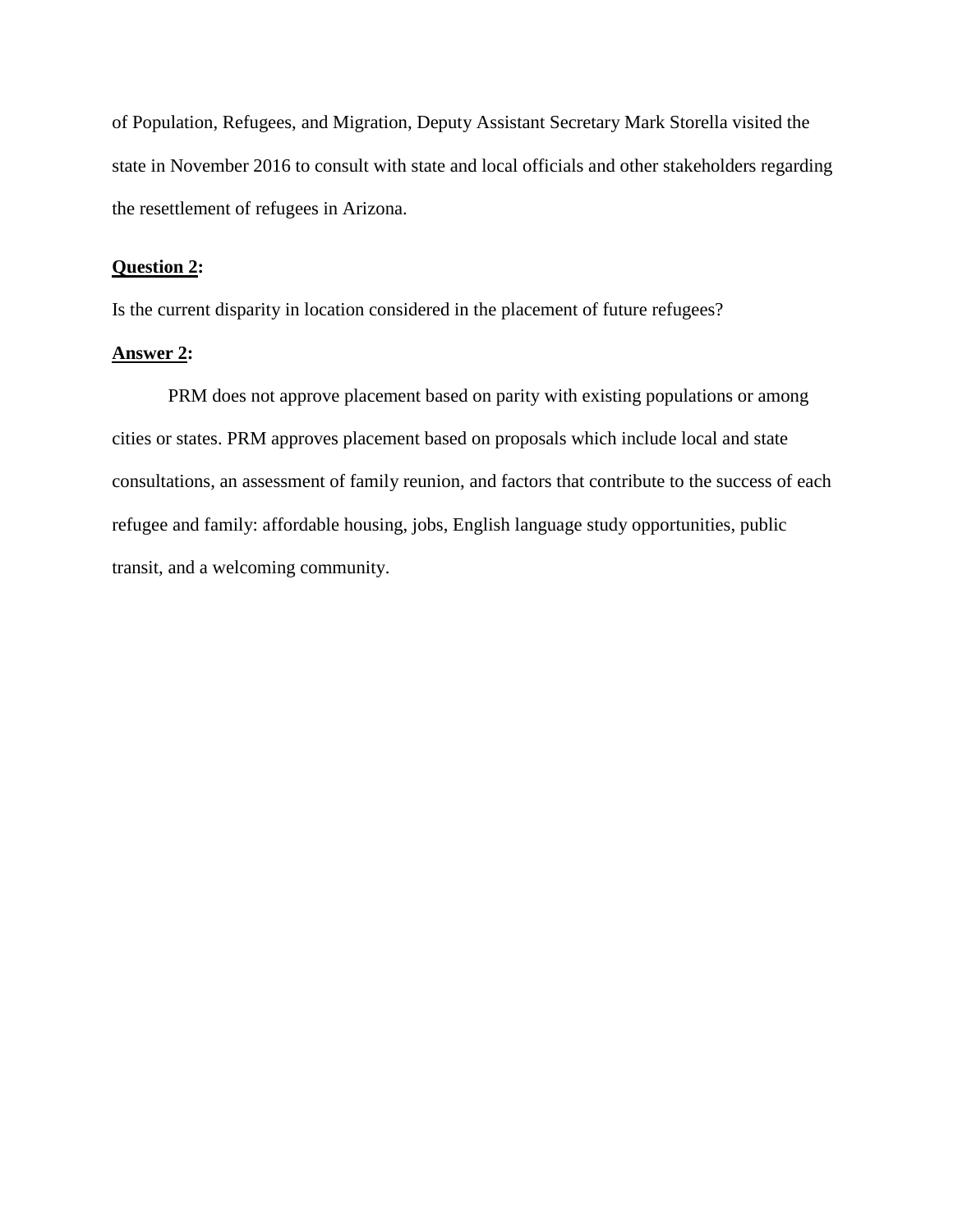House Judiciary Committee Subcommittee on Immigration and Border Security Oversight of the U.S. Refugee Admissions Program October 26, 2017

## **Questions for the Record From Subcommittee Ranking Member Zoe Lofgren**

## Questions for Simon Henshaw – DOS

## HHS Report on the Economic Contributions of Refugees

An HHS draft report (as found at the web address listed in the below footnote) $<sup>1</sup>$  provided to the</sup> media concluded that refugees made a net-positive contribution of \$63 billion to the United States over a ten-year period.<sup>2</sup> Accounts indicate that the final version of that report omitted any evidence of refugees' economic contributions, instead focusing exclusively on costs associated with refugees. $3$ 

- 1. Please provide:
	- a. All drafts of the report, including the final version reportedly completed in September 2017.
	- b. All communications referring or relating to any draft of this report, its contents, or its findings, including but not limited to communications between or among any federal officials, including officials at DOS, HHS, the White House, or any other federal agency, as well as communications between or among non-governmental entities or individuals.
- 2. Please identify:
	- a. The findings in early versions of the report that were omitted in later versions.
	- b. The criteria guiding those omissions.
	- c. The offices and officials involved in producing the report, including any officials at DOS, HHS, the White House, or any other federal agency, as well as any political staff that participated in any way in this process.
	- d. The methodology underlying the report.
	- e. The specific rationale for excluding from the final report the economic benefits of refugees.
- 3. Does the Administration believe that it is important to consider not only any costs associated with refugees, but also any benefits associated with them?

# P-2 Iraqis

 $\overline{a}$ 

<sup>1</sup> *Rejected Report Shows Revenue Brought In by Refugees*, New York Times (Sept. 19, 2017) (online at https://www.nytimes.com/interactive/2017/09/19/us/politics/document-Refugee-Report.html)

<sup>2</sup> *Trump Administration Rejects Study Showing Positive Impact of Refugees*, New York Times (Sept. 18, 2017)

<sup>(</sup>online at www.nytimes.com/2017/09/18/us/politics/refugees-revenue-cost-report-trump.html?\_r=0).

<sup>3</sup> *Id.*